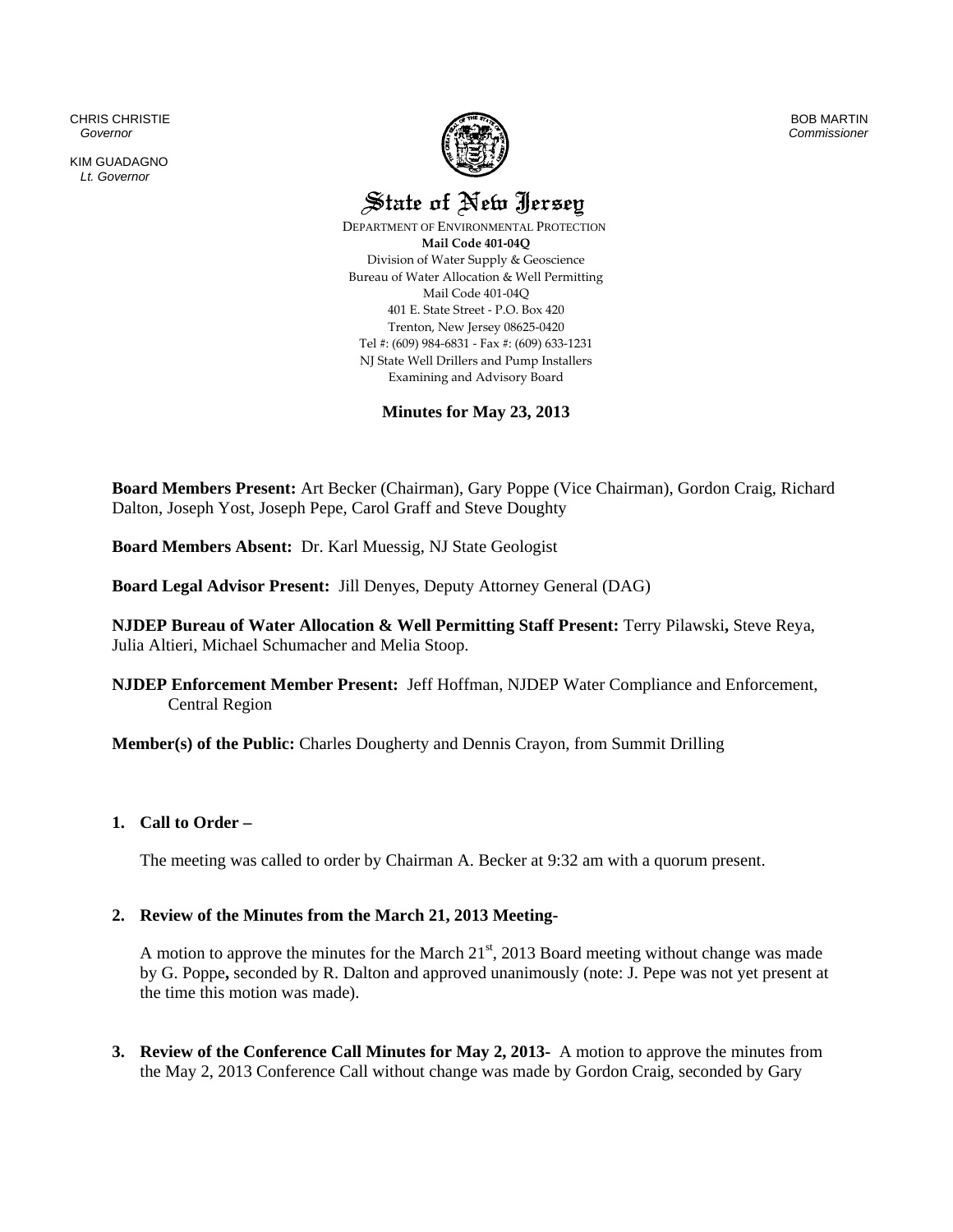Poppe (note: J. Pepe was not yet present at the time this motion was made). The conference call was held solely to review and certify the April  $3<sup>rd</sup>$ , 2013 exam results.

### **4. Review of the Minutes from the Executive Session for March 21st, 2013-**

A motion to approve the minutes from the March 21<sup>st</sup> Executive (Closed) Session meeting without change was made by C. Graff, seconded by J. Yost and approved unanimously(note: J. Pepe was not yet present at the time this motion was made) .

## **5. Well Driller Exam Schedule for 2013-**

S. Reya again reminded Board members of the three remaining exams in the event that members have any employees or associates who wish to sit for an exam. Well driller and pump installer exams for all licenses classes will be held on the following dates: **June 12, October 2 and December 11.**

# **6. Review and Certification of Exam Applicants for the June 12th, 2013 Master, Journeyman, Journeyman B, Monitoring, Soil Borer and Pump Installers Exams –**

**Master** – A motion to approve all listed applicants for the exam was made by G. Poppe, seconded by J.Yost and approved unanimously.

**Journeyman -** A motion to approve all listed applicants for the exam was made by G. Craig, seconded by S. Doughty and approved unanimously.

**Journeyman B –** S. Reya noted that for the first time in years there were no Journeyman Class B applicants.

**Monitoring** – A motion to approve all listed applicants for the exam was made by G. Craig, seconded by G. Poppe and approved unanimously.

**Soil Borer** – A motion to approve all listed exam applicants was made by R. Dalton, seconded by A. Becker and approved unanimously.

**Pump Installer** – A motion to approve all listed exam applicants was made by J. Yost, seconded by G. Craig and approved unanimously.

(note: J. Pepe was not yet present at the time the motions identified in item 6 were made).

### **Proctoring of Exams—**

S. Reya said that June 12 marks the first exam cycle in which the Bureau of Water Allocation and Well Permitting (Bureau) will proctor exams. Bureau staff will focus on ensuring that exams are administered in a fashion that eliminates potential cheating to the fullest extent possible.

## **7. Licensing Concern- Written Exams-**

Charles Dougherty, from Summit Drilling Co., Inc. (Summit), addressed the Board regarding a fellow Summit employee who he believes may have some type of learning disability that may be previning him from being able to pass the Bureau's written Monitoring Well Drilling exam. This long time well driller's assistant, he stated, is one of the most technically sound Summit employees when it comes to field knowledge. When it comes to being able to translate this field knowledge into answering questions on a written exam, however, he has struggled repeatedly in the past. C. Dougherty noted that he had recently spoken to S. Reya about this problem and questioned whether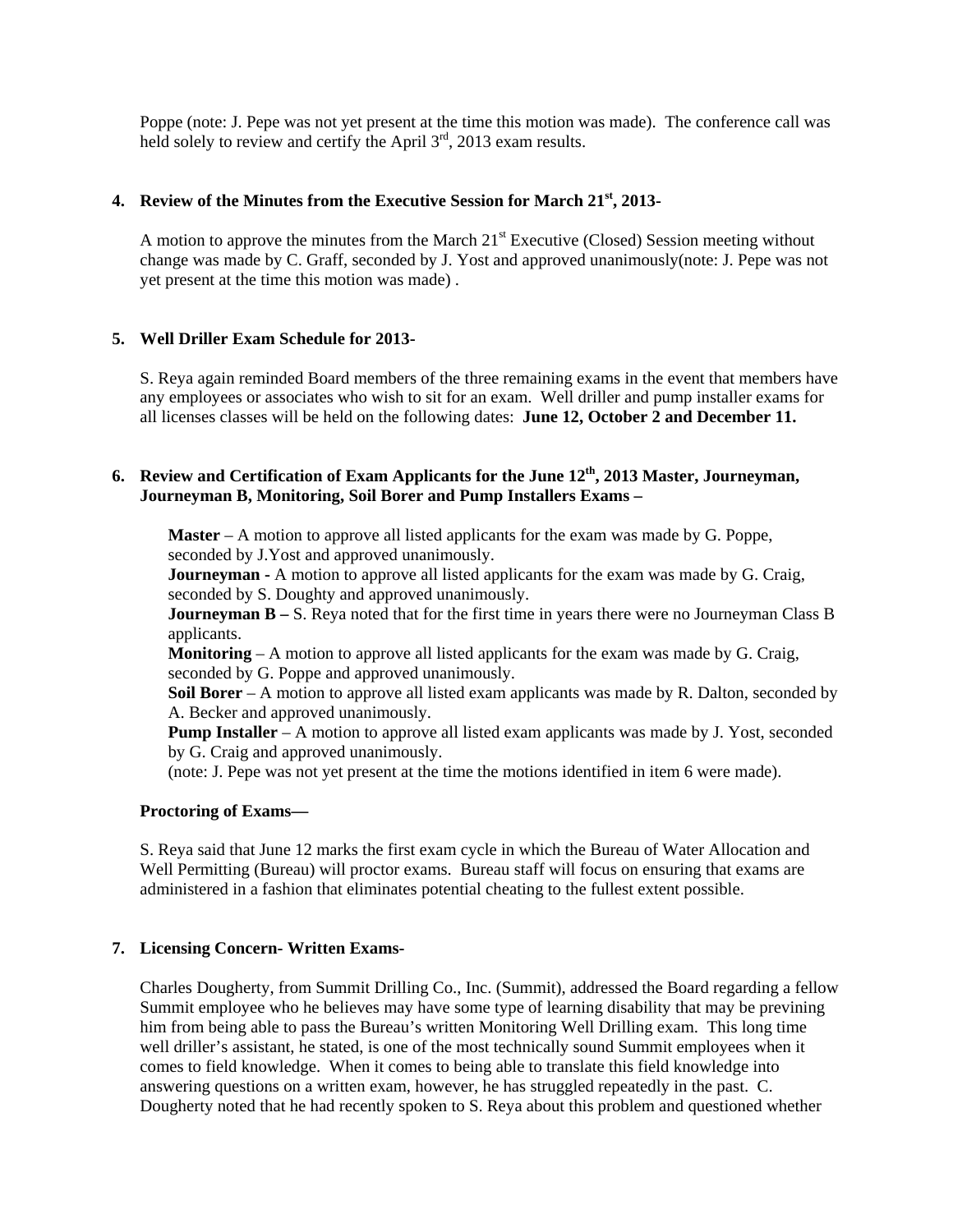the Bureau could make any special considerations or accommodations for those who may have problems reading and/or interpreting questions on a written exam. S. Reya indicated that in the past the Bureau has utilized the Department's Training Division to administer verbal exams in instances of documented reading or learning disabilities. Unfortunately, C. Dougherty expressed that he had recently contacted the gentleman's high school and was only able to determine that he did graduate; however, no additional documentation was available.

 J. Denyes and T. Pilawski believed that it was the American Disabilities Act (ADA) that mandates that testing consideration must be provided to individuals with documented learning disabilities. The individual, therefore, may need to obtain written documentation that details his specific disability in order for the Department to make any accommodations. All licensed individuals on the Board urged the employee to attempt to sit for the exam again (he reportedly failed it several years ago) and see how close he comes to passing should be unsuccessful. This would give Summit staff an idea if he simply has a difficult time passing written exams or truly has a problem reading and comprehending the written test. Summit staff could then possibly work with the employee on a one-on-one basis to further assist him in the topics for which he may need help. Board members all expressed that they have had employees who are often very competent field drillers, yet sometimes have an extremely difficult time passing the exam. They encouraged C. Dougherty to relay to the employee that he should be persistent, as some individuals ultimately sit for the exam close to ten times before passing. C. Dougherty thanked the Board members for their suggestion and said that he would be back in touch with the Board and Bureau if they are to request any alterations to the standard written testing procedure. Finally, Board members thanked C. Dougherty for taking the time to come in and for spending his time trying to resolve this problem on behalf of Summit's employee.

### **8. Proposed National Ground Water Association (NGWA) Testing- Progress of Updating Existing Exams-**

S. Reya provided an update of the progress thus far with revising existing New Jersey exams into regulatory exam modules that can be administered by NGWA. He explained that so far Board members have assisted in revising, reformatting and drafting new exam questions for the Environmental & Geotechnical Driller (the equivalent to the current Monitoring Well Drilling), Closed Loop Geothermal, Journeyman and Journeyman Class B exams. The two (2) remaining exams upon which the Board and Bureau staff work are the Master and Journeyman exams. Work has begun outlining the new structure and format for the Master exam and will continue this afternoon. Volunteers included A. Becker, C. Graff, J. Yost, G. Poppe and R. Dalton have assisted in this task. S. Reya noted that work on the Master exam will continue after today's meeting. He also noted that Julie Mullins compiled the complete list of exam questions (approximately 170 questions) and has coded this master list to show which test(s) would include the referenced question. He intends to forward this list to NGWA for input as exams continue to be revised, so he can forward them into the appropriate format for NGWA and their testing contractor.

## **9. Pump Installer Survey-**

Board members and DAG J. Denyes discussed allowable protocol for requiring that all Pump Installer Exam candidates complete the Pump Installer Survey as a required component of the exam. In the past this has been a voluntary section and contained a coversheet detailing the fact that the Board and Bureau are attempting to revise exams or develop better study material after reviewing the data compiled from the surveys. Recently, it has come to light that without knowing the name and score of the individual who completed the survey, the data is of little value. J. Denyes advised that it would be permissible to add the survey to the test packet as one complete bundle and have a line item in which the applicant is to provide his or her name. She stated, however, that no action could be taken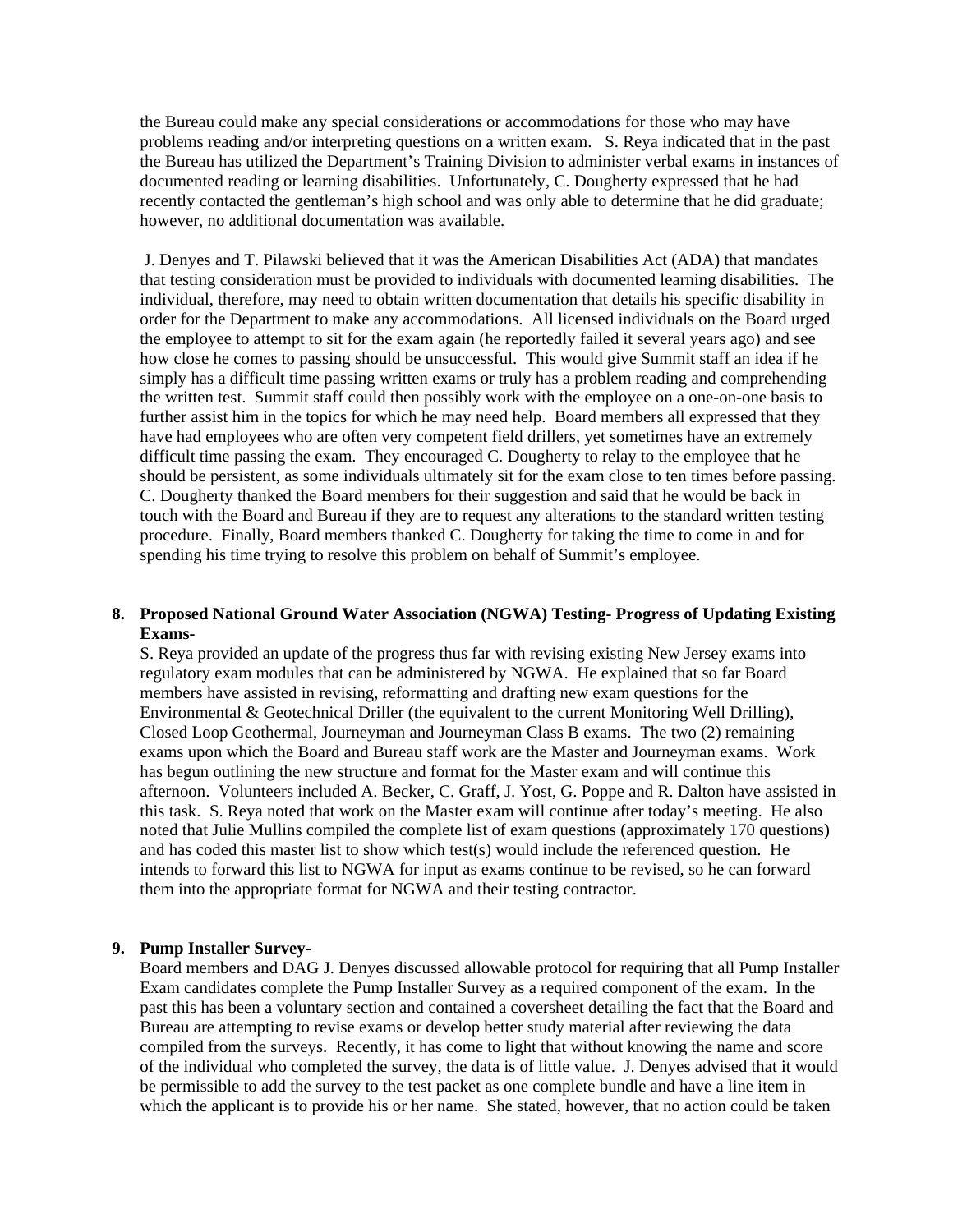if the individual either does not complete the survey or list his or her name. Failure to provide a completed survey can in no way affect the scoring of the exam.

#### **10. Heating Ventilation Air Conditioning and Refrigeration (HVACR) Rule-**

Amendments to the Heating Ventilation Air Conditioning and Refrigeration (HVACR) Rule, N.J.A.C. 13:32A, were discussed by S. Doughty. Prior to the meeting he forwarded copies of the rule adoption, which incorporated revised wording to clarify potential overlap in jurisdiction, licensing and construction requirements between the draft rule and the State's existing Well Construction and Maintenance; Sealing of Abandoned Wells rules, N.J.A.C. 7:9D. The adopted text contained two (2) important changes in text as a result of correspondence, meetings and conference calls between NJDEP and New Jersey HVACR Board staff (the Division of Consumer Affairs (DCA) within Law and Public Safety). A. Becker and G. Craig both thanked S. Doughty for his efforts to resolve this problem.

### **11. Extending "Buried" Wells Above Grade-**

J. Pepe raised concerns about extending "buried" well casings of existing wells to bring the well casing and pitless well unit above ground, as is required by the well regulations (N.J.A.C. 7:9D) when repairing the pumping equipment on a buried well. He stated that Warren County Health Department requires that contractors should steel casing, not PVC casing when doing so. He indicated that he recently spoke with S. Reya about this issue who stated that as long as a compression type fitting (such as a Dresser coupling or equivalent) is used to join PVC and steel materials at the point of connection, the installation would be in accordance with the Department's well regulations. J. Pepe was not aware of any County or Municipal ordinance that differed from the state requirement, which would grant the County Health Department the authority to solely require steel. He also raised concerns of relevant electrical code and that bonding of the electrical system to the casing must be considered when using PVC casing to extend an existing well constructed with steel casing. S. Reya stated that he believes this issue would need to be addressed via future changes to the electrical sub code and offered to assist J. Pepe with coordination with local officials in interpreting and enforcing the state well regulations.

#### **12. NJDEP Enforcement Activities Update-**

**A. Kavlunas/Total Quality Drilling, LLC**- S. Reya provided an update on the Michael Kavlunas/Total Quality Drilling, LLC case in which the Department alleged that Mr. Kavlunas improperly constructed a well measuring approximately 415 ft. deep. Mr. Kavlunas contested this claim. Specifically, the Department contended that the well was not grouted in accordance with the well regulations, N.J.A.C. 7:9D. The Department also alleged that the well was never permitted, which Mr. Kavlunas acknowledged, although he offered some rationale as to why he failed to permit the well in question. The case was tried on March 25, 2013 before Administrative Law Judge W. Todd Miller. The decision , which was made on May 3, 2013, reduced the construction-related penalty from \$3,250 to \$2,250 (note: a Department Deputy Attorney General has filed an exception to this modification, citing the fact that construction related violations must be assessed as "serious" not "moderate" as Judge Miller indicated in his penalty assessment. Most importantly, S. Reya quoted the "order" section of the decision that stated that "It is further ordered that petitioner must decommission the well in accordance with the DEP rules and regulations. This will require petitioner to establish, among other things, the depth of the existing grout in the well and fill the void in the annular space to the required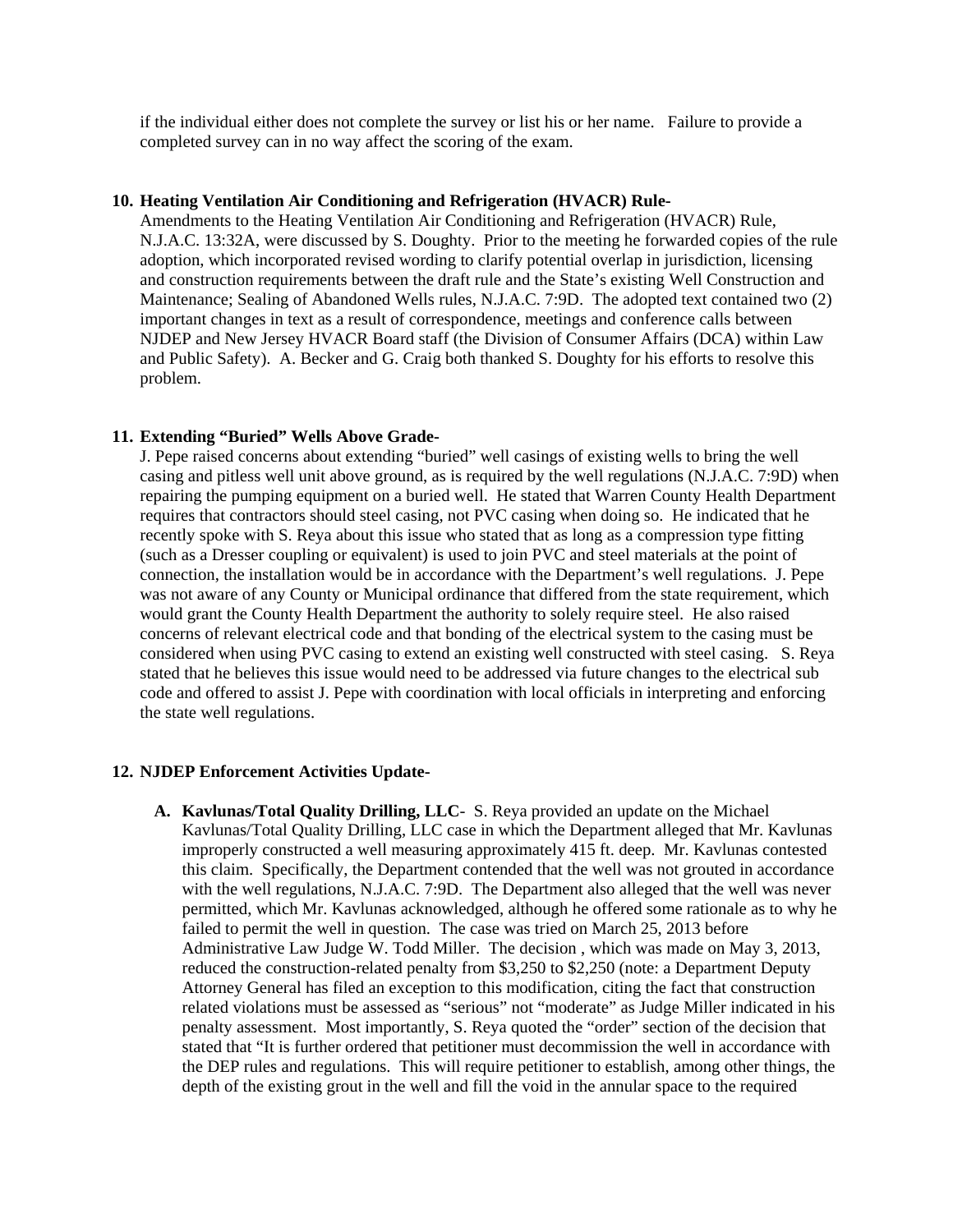level." He hopes the Bureau will work with Kavlunas in the near future to ensure proper decommissioning of the well.

- B. **Unapproved Direct Expansion (DX) Geothermal System-** Julia Altieri discussed another case where the Department is working with a Deputy Attorney General on pursuing a geothermal company that improperly constructed a geothermal well field in Mercer County several years ago. The Department has cited the well driller for licensing, permitting and construction-related violations. This case is pending a hearing for a penalty assessment resolution, unless the Department and well driller are able to settle the matter beforehand.
- C. **Reeds Beach Well Sealing Update-** T. Pilawski discussed a settlement in which a drilling contractor agreed to decommission three (3) wells that were drilled without permits and constructed in violation of the well drilling regulations. Two (2) of the wells, which were located at Reeds Beach (Cape May County) were not constructed utilizing outer casings and salt-water resistant grout and were situated directly between the Delaware Bay and a saltwater marsh. Both of these wells were recently drilled out entirely and decommissioned in the presence of Bureau staff. M. Schumacher, who was onsite for some of the decommissioning activities displayed site photos and discussed some of the obstacles encountered while decommissioning the improperly constructed wells. Both wells have subsequently been replaced with double cased wells constructed in accordance with Department regulations. T. Pilawski was pleased to report that this case will be fully resolved once the last well (located in Dennis Twp., Cape May County) is decommissioned and replaced. She noted that our increased field presence has resulted in staff overseeing every aspect of the decommissioning and replacement well drilling activities. This sends a clear message to the drilling contractor that the Bureau is serious in ensuring compliance with the regulations.

#### **Start of Closed Session**

At 11:48 am the Board entered closed session to discuss potential license sanctions, to be pursued against a driller with repeated unresolved construction-related violations. The Board returned to open session at 12:39 pm.

After discussion in closed session regarding license sanctions against Journeyman Well Driller Brian Funkhouser, G. Poppe moved to have the Board begin the process to invoke its authority to recommend to the commissioner any of the licensing sanctions against Mr. Funkhouser, as provided by Subsurface and Percolating Waters Act, N.J.S.A. 58:4A-12), as it may deem appropriate following a hearing attended by Mr. Funkhouser or his counsel. It was further stated that the process of the hearing and notice of same to Mr. Funkhouser be initiated as soon as practicable. The motion was seconded by J. Yost, and approved unanimously, with the exception of S. Doughty, who had to leave the meeting following the executive session discussion.

### **12. Technical Topics-**

S. Reya discussed the Department's review of GeoEnergy Alternatives GA-Xtra Geothermal Grout, which was presented by company representatives at the Board's March meeting. He stated that review of the Toxicity Characteristics Leaching Procedure (TCLP) by Department staff outside of the Bureau of Water Allocation and Well Permitting, has led to questions about the components within the grout mixture. The components have not been released to NJDEP, as some of the mixture has been labeled as proprietary by the manufacturer. The TCLP test exhibited an Arsenic reading greater that the Arsenic Maximum contaminant level (MCL) allowable for potable water. Additionally, the product has not been NSF certified as being nontoxic to groundwater. S. Reya will be sending a letter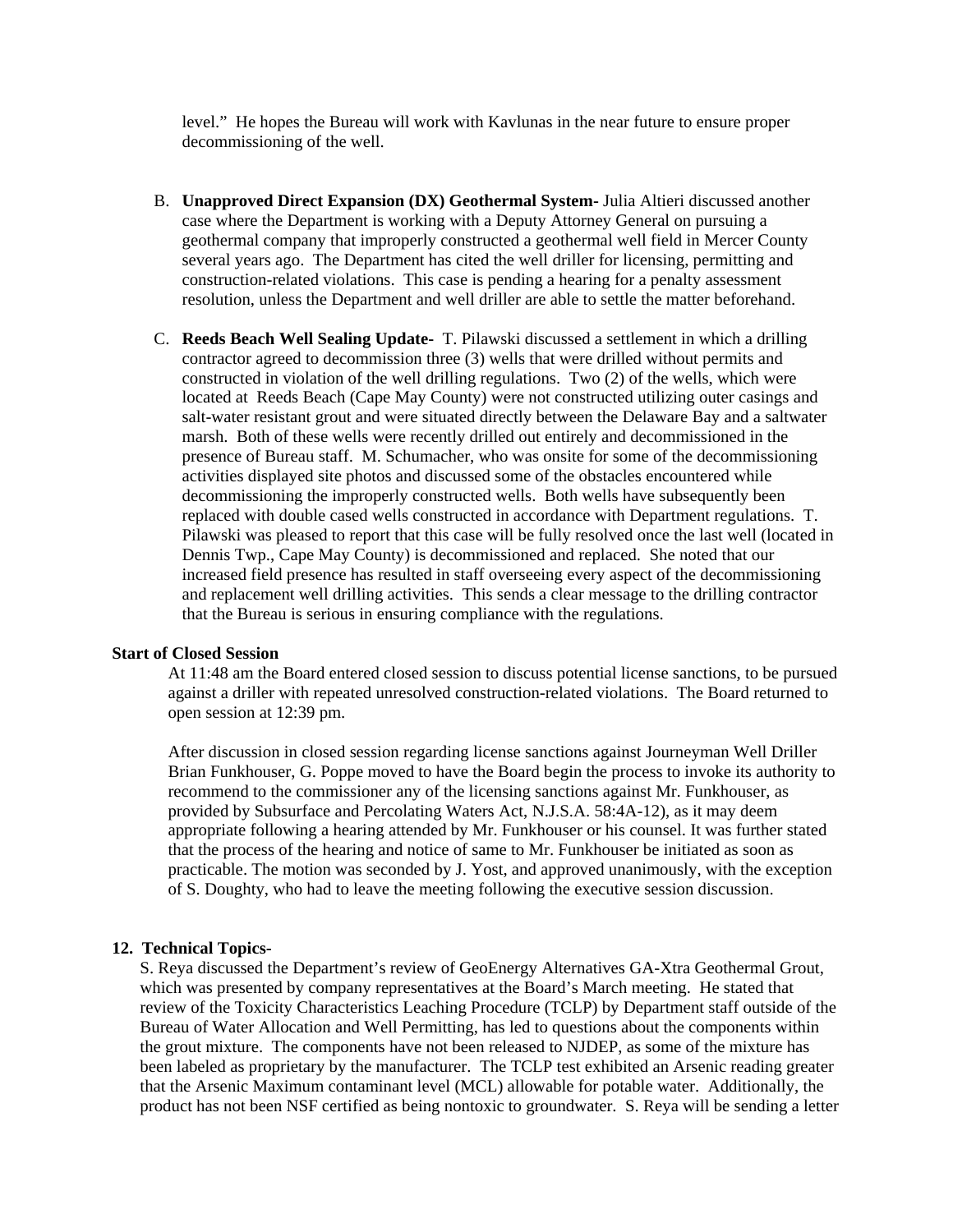to the manufacturer representatives requesting clarification on these issues and will report back to the Board once further information is received.

### **13. DEP program updates-**

S. Reya discussed grout mixes for known or suspected salt water intrusion areas. He noted that the Bureau has been working to better determine appropriate well construction standards that would be appropriate for wells in potential salt water or brackish water areas. He added that the Bureau may look to solicit the input of well drillers to assist in making sound policy decisions that are protective of the state's groundwater resources.

### **14. ePermitting- Facility Service Administrators**-

M. Schumacher noted that when well drillers leave one employer and move to a new company they frequently call the Bureau indicating that an active account remains with the previous employer while no account has been set up for the new company. Drilling companies need to establish policies to insure that the employee has access to his or her account and properly submits outstanding records and decommissioning reports before leaving their employ and to delete that employee from their account. The employee is responsible for submitting all outstanding well records and decommissioning reports for work completed under the original employer. Therefore, the original account should not be deactivated until this is complete. This step will also be a safeguard to the driller so that staff from the previous employer cannot submit electronic paperwork under the name of a previous employee without his or her knowledge. Licensed drillers need to make sure they know their own account information so that they can establish one with the new employer.

### **15. Bureau Updates- Additional Staff-**

T. Pilawski mentioned that the Bureau is in the process of hiring new summer and hourly employees for several positions. She anticipates that this will assist in keeping well record and well decommissioning reviews up to date while freeing up existing staff resources to conduct additional site inspections and other field work.

**1:10pm Adjournment**- A motion to adjourn was proposed at 1:10 pm by G. Craig, seconded by C. Graff and approved unanimously.